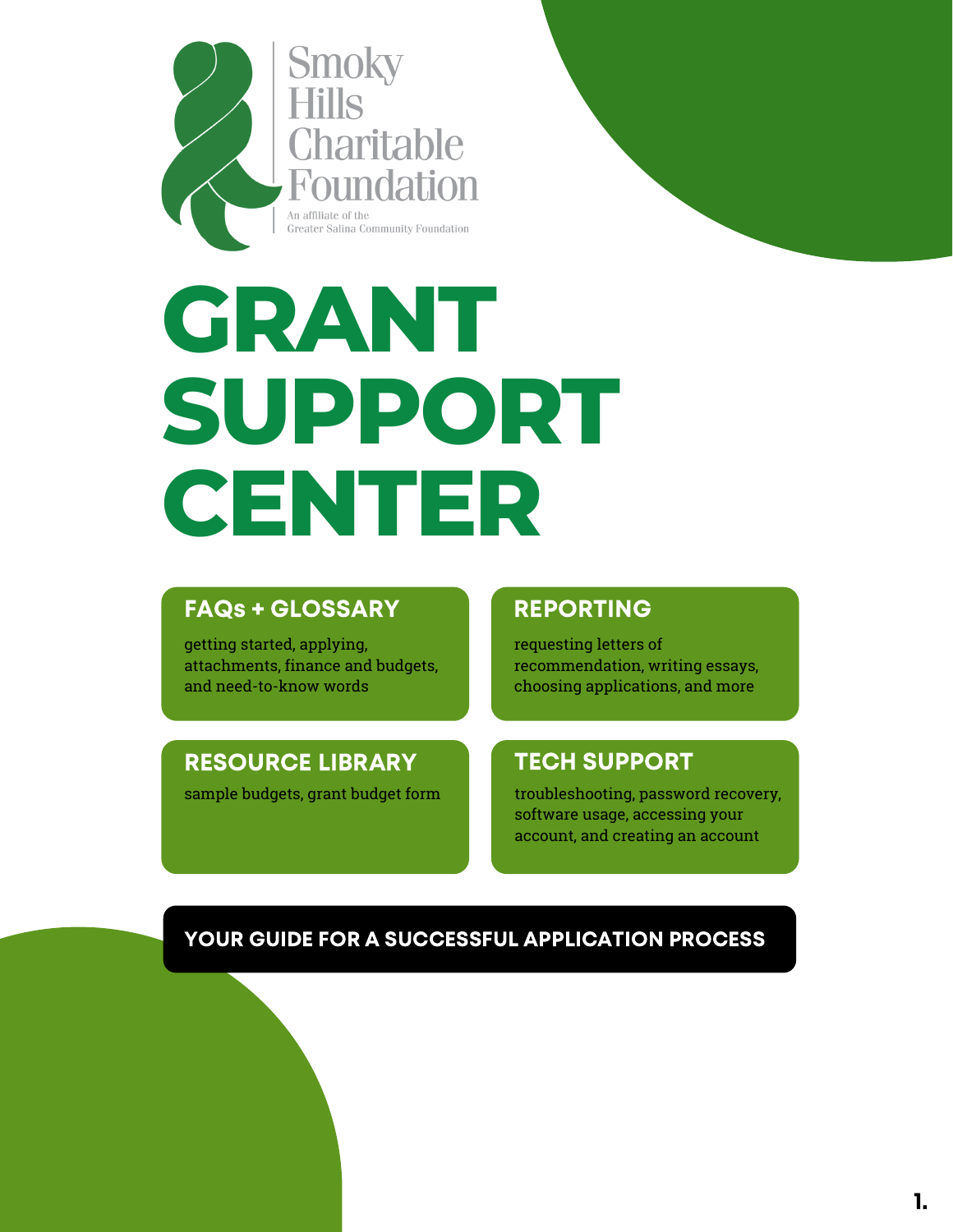

#### TABLE OF CONTENTS

| <b>GETTING STARTED</b> |
|------------------------|
| <b>APPLYING</b>        |
| <b>REPORTING</b>       |
| <b>GLOSSARY</b>        |
|                        |
|                        |
| <b>BUDGET FORM</b>     |
| <b>GRANT CYCLES</b>    |

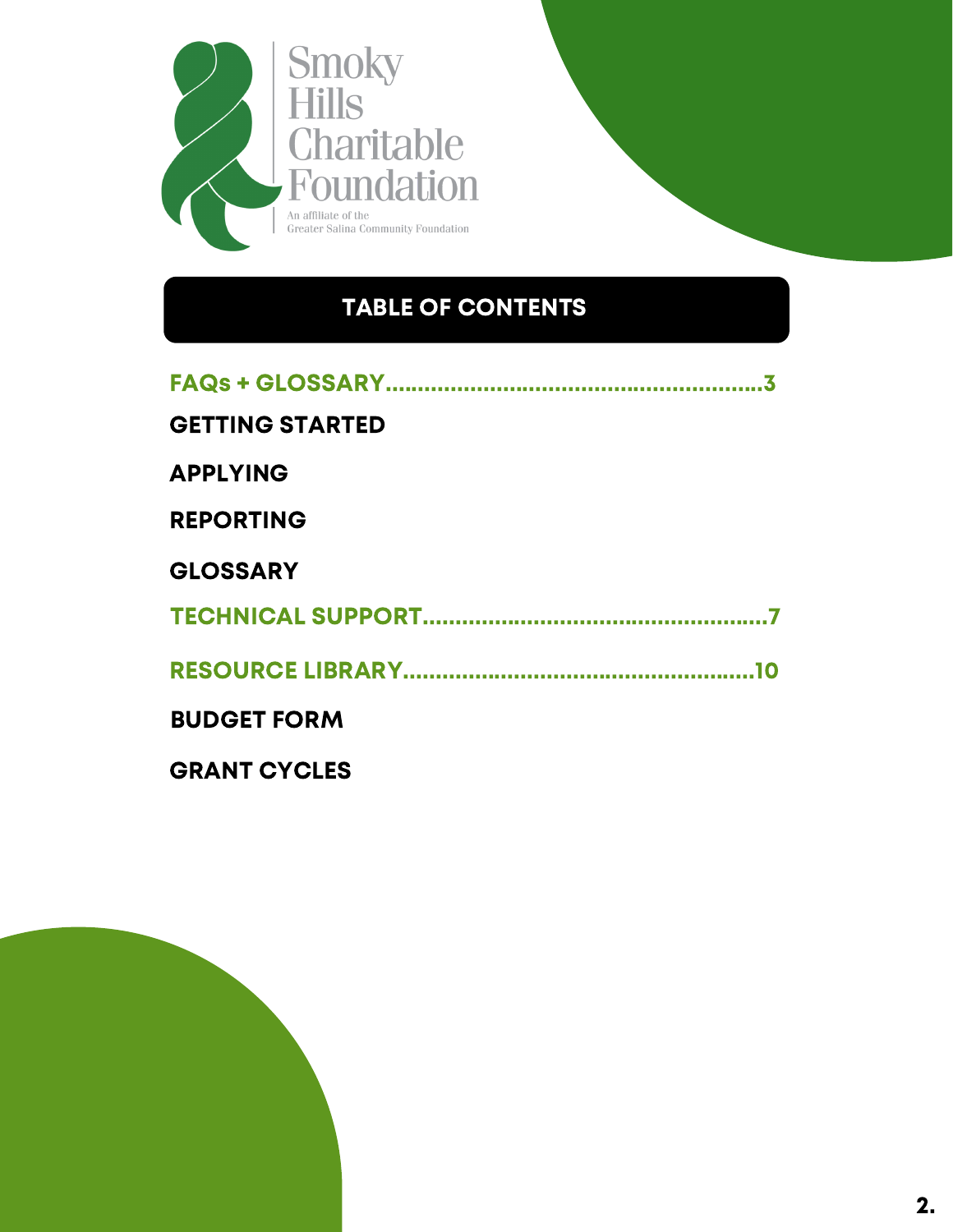<span id="page-2-0"></span>

#### GETTING STARTED

### What is the link for the grant portal? [gscf.org/grantapplication](www.gscf.org/grantapplication)

#### Can I email or fax my proposal?

No. Our grant applications are only available online. Please contact grants@gscf.org if you have questions.

#### Do I need to be a  $501(c)(3)$  in order to apply?

No. The Community Foundation will consider grant requests from all 501(c) (3) charitable organizations, government/public entities, educational institutions and churches.

Other organizations such as for-profit entities and volunteer groups will only be considered if the request is for a charitable community grant. We encourage all other organizations to find a non-profit fiscal partner. If that is not possible, you will need to practice expenditure responsibility inc  $\overline{a}$ l |<br>|<br>| u  $\overline{P}$ d l.<br>Li in  $\ddot{\phantom{0}}$ g  $\ddot{\phantom{0}}$ s l<br>Ser ubmitting receipts.

#### Is an EIN or Tax ID Number required?

Yes. In order for The Community Foundation to consider your request, you must have an EIN or Tax ID number. If you do not have either, please contact grants@gscf.org before you apply.

#### APPLYING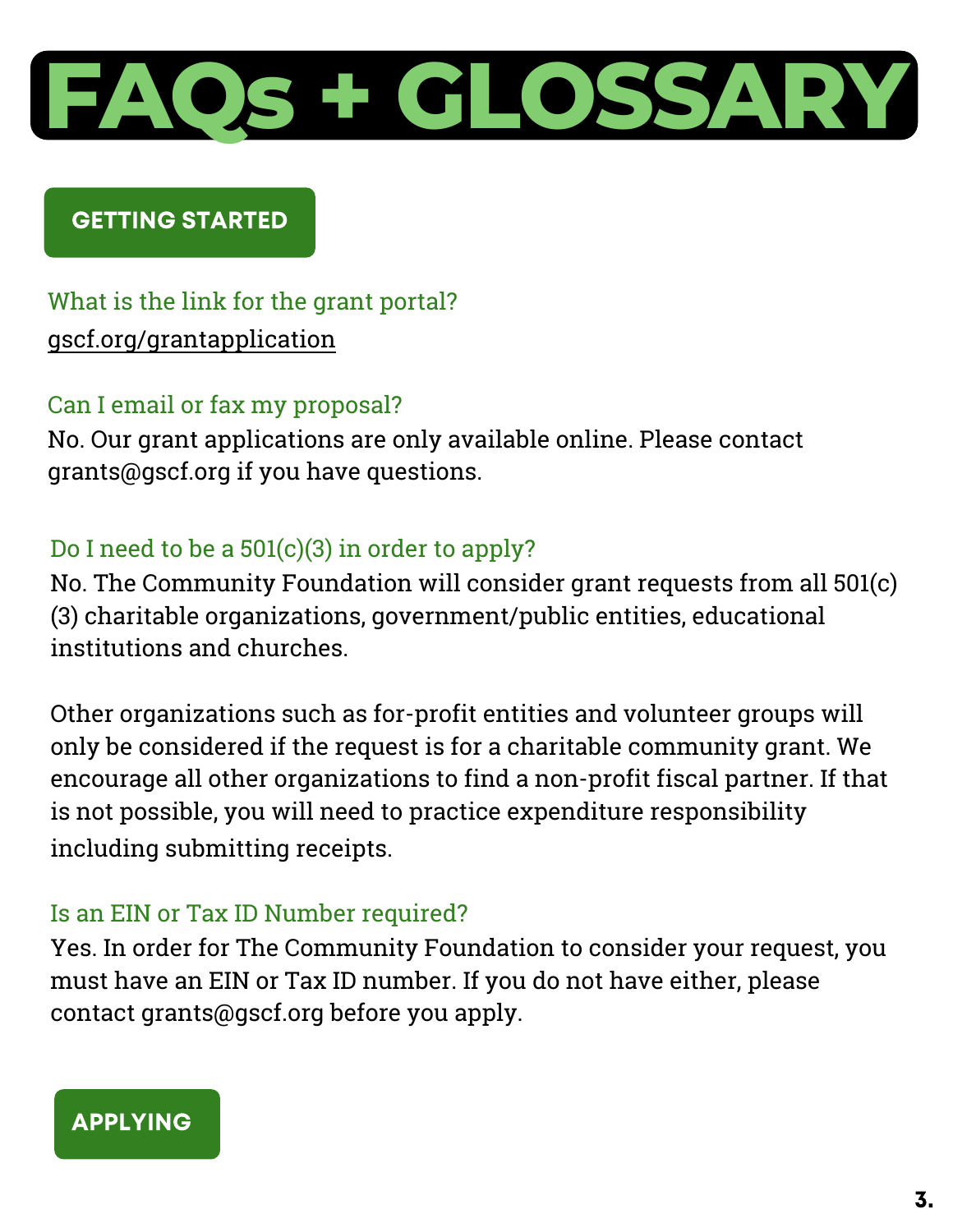#### <span id="page-3-0"></span>Can I apply for more than one project at a time?

Yes. The online grants manager portal allows you to start multiple applications to the grant cycle for which you want your proposals to be considered.

#### Can I submit the same application to multiple grant cycles?

No. It is not possible to submit the same proposal to multiple grant cycles.

#### Do I have to complete my application all at once?

No. At the bottom of the application page, is a "Save as Draft" button. We recommend saving your application often and before logging out. You can go in at a later time to continue working on your application. We recommend that you cut and paste your application answers after each question into a Word document to save as backup.

#### Will the Foundation follow-up if my proposal needs clarification?

Yes. Although, we suggest that you ask a friend or colleague to review your application before submission. Do they understand the project/request?

#### Is it better to submit applications early?

Yes. The earlier you submit your application, the more time staff has to proof it, and follow up with you for clarification, before the committee meets to reviews your application submission.

#### What time do I need to submit my application by?

All applications must be submitted by 11:59 (CST) on the day of the deadline. You will be unable to submit your application after that.

#### Do I have to use the provided budget page?

Yes. Your application will not be considered if you submit any other [budget form.](#page-10-0)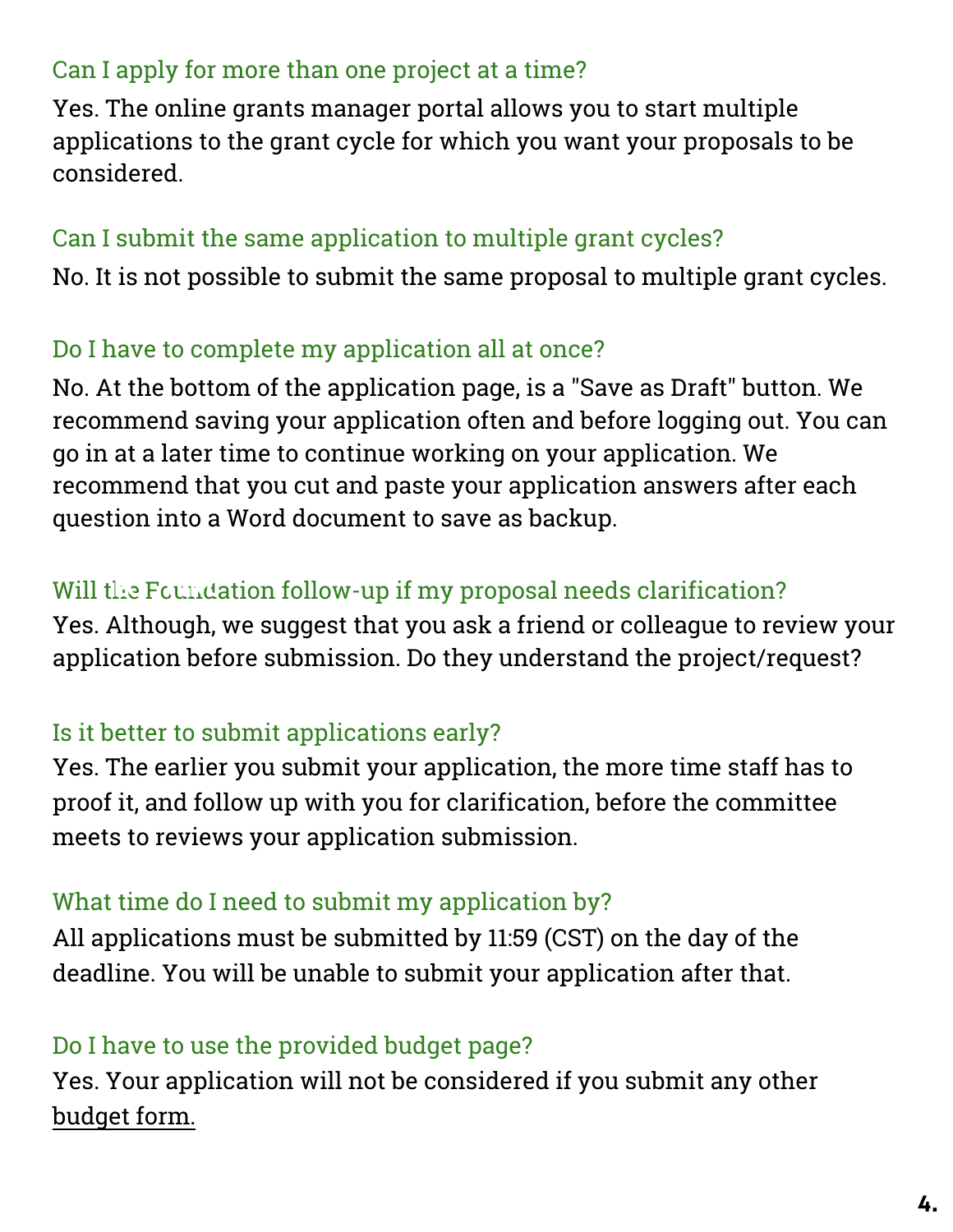#### <span id="page-4-0"></span>When is the grant report due?

Your final report is due within one year from the date your organization receives notification of the grant award OR 30 days from the completion of your project- whichever comes sooner. Please note that your organization will not be eligible to receive grant funding if you have an overdue grant report.

#### What if my project gets delayed? May I request a grant extension?

If you need to request an extension to your grant period, please submit a formal, brief (one page at most) explanation, including the length of the extension (with a firm end date) to grants@gscf.org. Extension requests should be sent as soon as circumstances indicate one is needed, and well before the original final report due date. If your request is approved, the final grant report will then be due 30 days following the agreed upon, revised end date.

#### What if I have extra money left over at the end of the project?

If following the completion of your grant period you have unspent grant funds, the following actions can be taken. In either case, please also note the additional funds in the budget section of your final report.

- Extra funds can be remitted to the Greater Salina Community Foundation in the form of a check addressed to P.O. Box 2876, Salina, KS 67402-2876. Please contact us at grants@gscf.org with the amount and estimated date of return.
- You can also request to utilize the remaining funds for continuing or separate projects that support the original intent of the application. Requests should be brief (one page at most) and sent to grants@gscf.org with the amount of funds and an explanation of how they will be used to support this intent. The decision will be sent via email.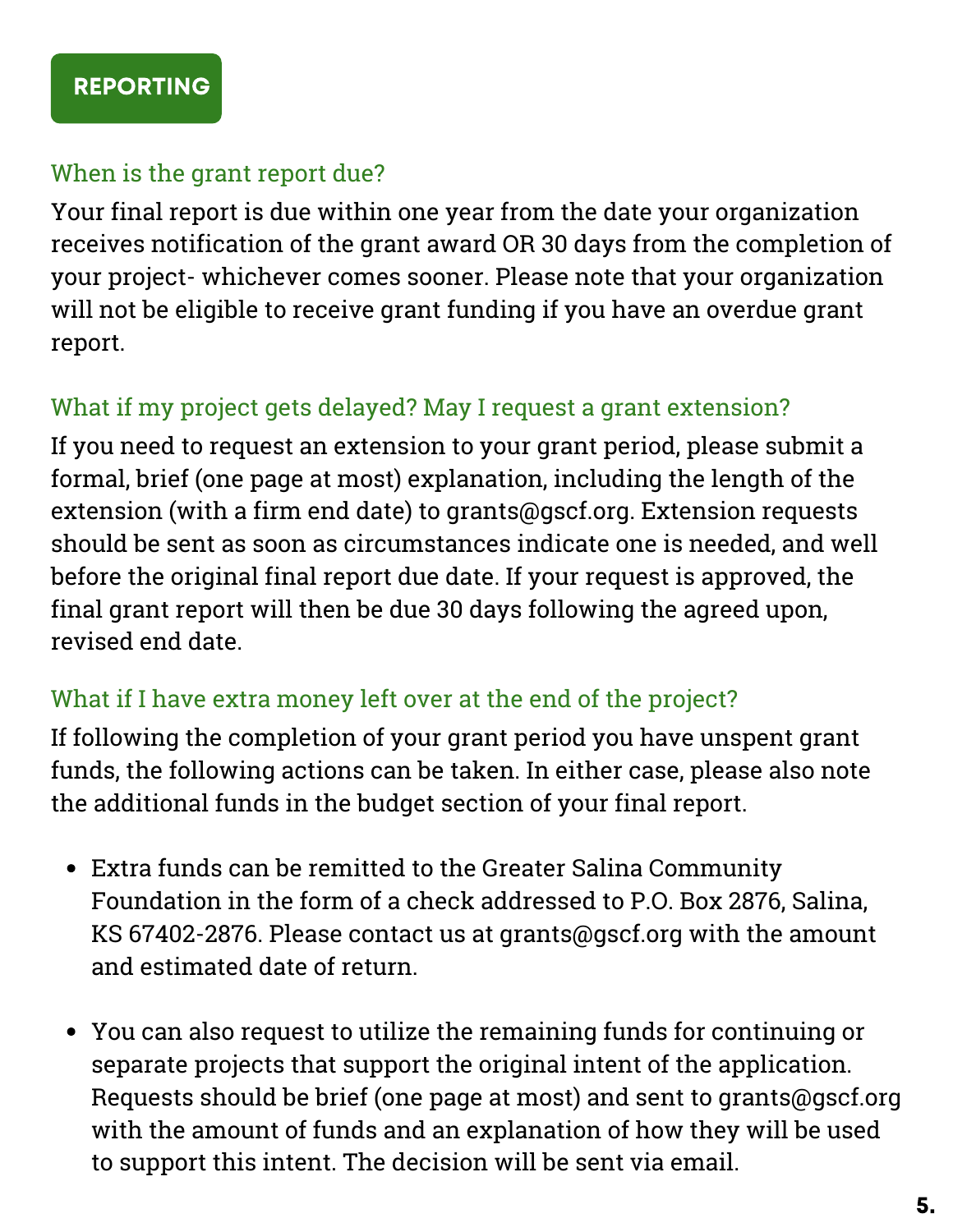#### <span id="page-5-0"></span>In-Kind

In-kind support refers to items or services provided for your project at no cost and items your organization will contribute to the project. However, you should still list the fee normally charged for the same service. For example, if a landlord donated office space to your organization, you should list the market value of the rent.

#### EIN

EIN refers to the Employer Identification Number. It is assigned by the IRS for tax identification purposes.

All further questions can be directed to Andrea Reed, Foundation Coordinator, at grants@gscf.org or 785-823-1800.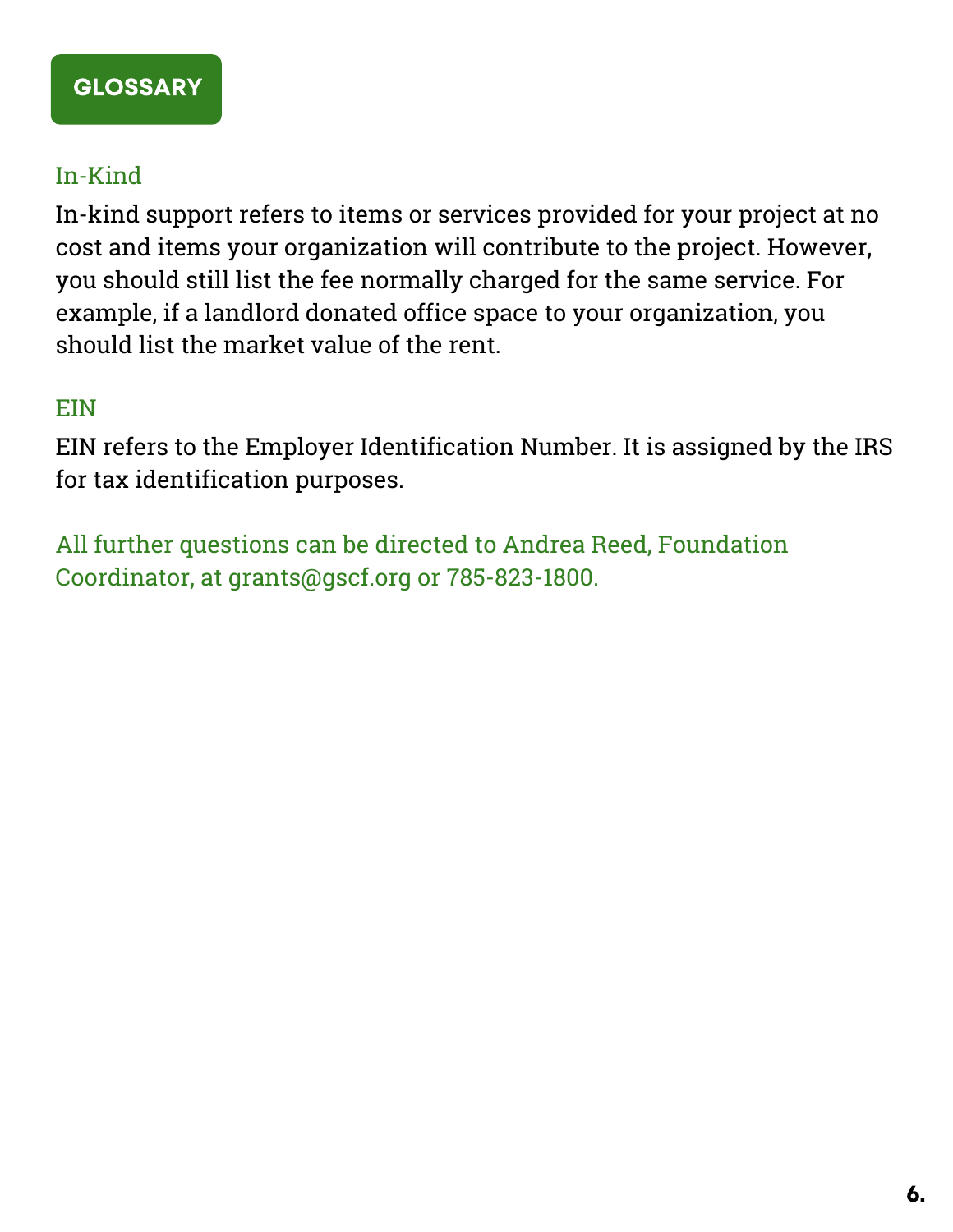# <span id="page-6-0"></span>**TECH SUPPORT**

#### What internet browser should I use?



Google Chrome 14 or higher, or Safari 4 or higher. You may use Internet Explorer or Firefox, but you may experience some technical issues and we do not recommend them.

At present, users of Safari 5.1x may experience some technical issues. You should revert to Safari 5.0 or upgrade to Safari 6.



#### What do I do if I forgot my password?

Click the "Forgot your Password?" button underneath the login fields. From there, you will be prompted to enter your email. A recovery email will be sent to that address.



#### How do I reset my username?

Your username is your email address. If you have self-registered and forgot your username, please email grants@gscf.org or call 785-823-1800 for assistance.



#### How do I update my contact information?

You may update your contact information by clicking on the pencil icon to the left of your screen after you login to the grant portal. Please do not overwrite contact names if a new staff member joins your organization. Please notify grants@gscf.org and a staff member can create a new contact record with a new username and password as appropriate.



#### How do I update my organization's contact information? Please contact grants@gscf.org or call 785-823-1800.

7.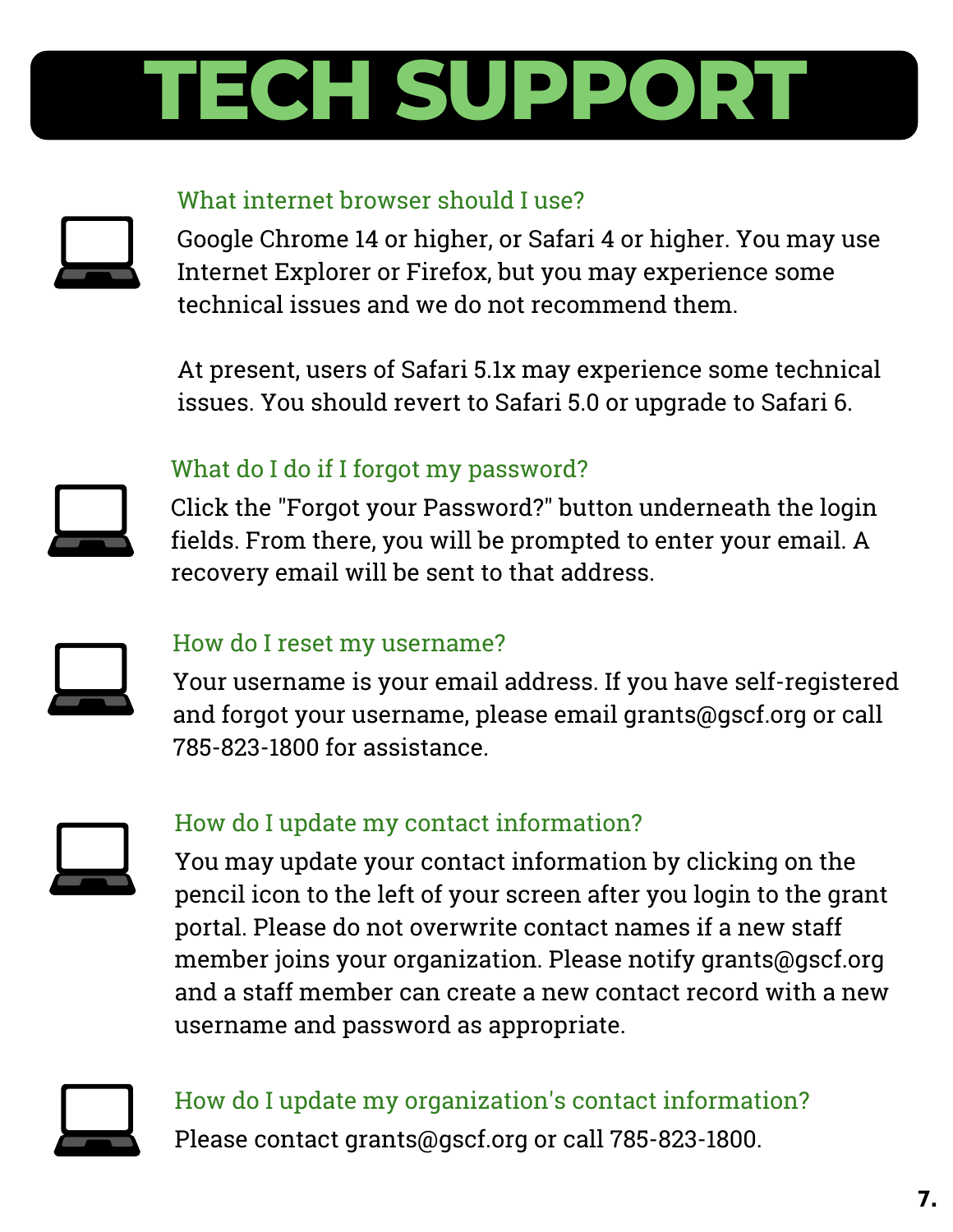

#### How do I create an account?

Click the "Create New Account" button underneath the login fields. You will be prompted to fill out your information and create a password.

#### Why did my work not save?



Save your work frequently using the "save" button at the bottom of the page. If your progress gets lost, most likely your internet connection was disrupted. Check your connection and log back in to see if your browser cache saved your work.

### How do I find the applications I'm working on?



After logging into the grant portal, you will be taken to the homepage. There, is a tab titled "Active Requests" where you will be able to see all of your live applications.

#### Can I see my past applications?



After logging into the scholarship portal, you will be taken to the homepage. There, is a tab titled "Historical Requests" where you will be able to see all of your old applications.



#### Is there a spell check feature?

Yes. The system will check for misspelled words but will not check for grammatical mistakes.

#### What file formats will be accepted for attachments?



We prefer that you attach files in a PDF format (.pdf). We will also accept files in Microsoft Word (.doc or .docx) or Excel (.xls or.xlsx). Unacceptable formats include files with "exe", "com", "vbs", and "bat" extensions.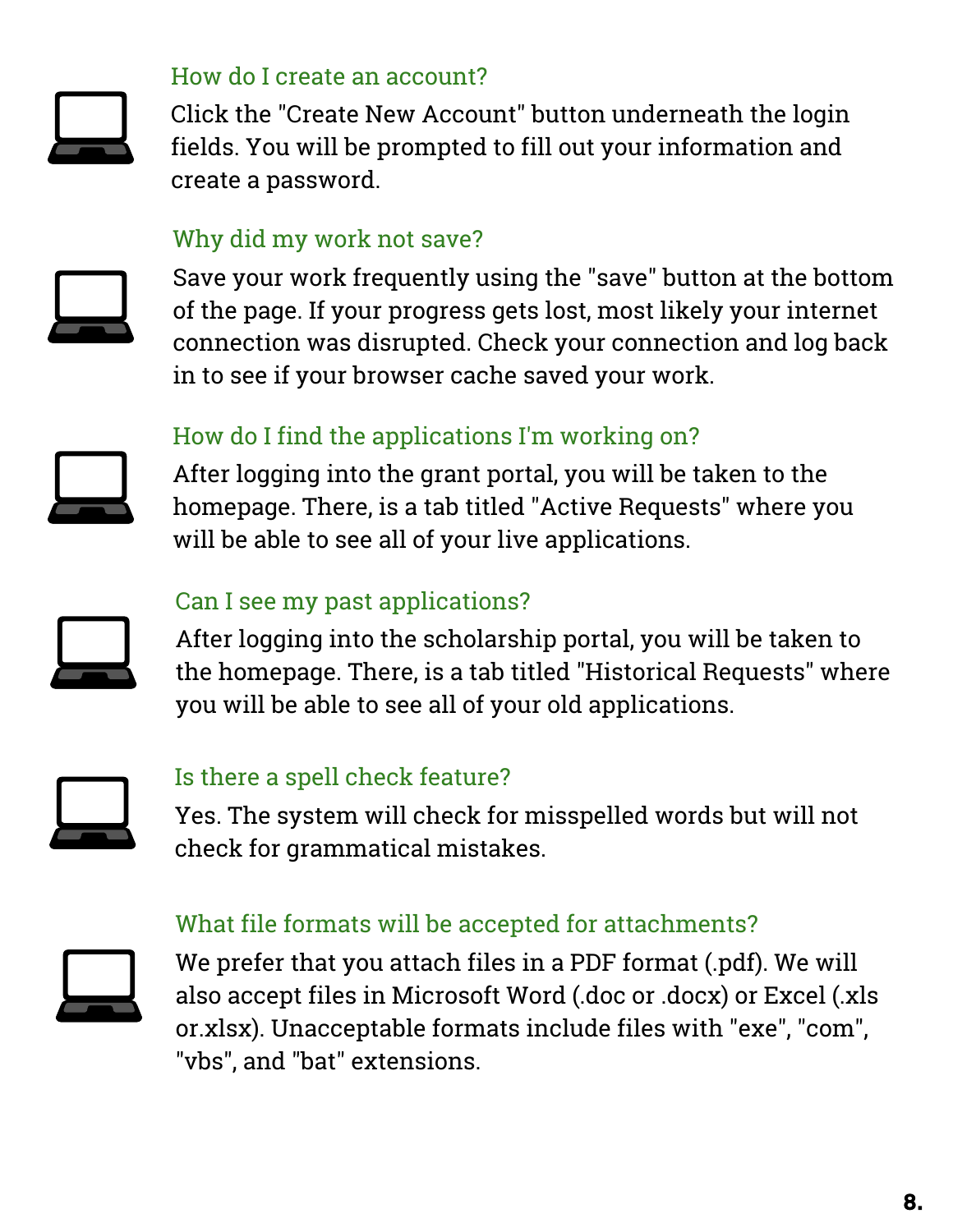

#### Why am I having problems uploading files?

Double check that there are no symbols in the file name, the file type and size are OK, then try one or more of these suggestions:

- Sometimes the problem can be a corrupt file. Try saving a new, renamed version of the document.
- Try saving your file as a different type. For instance, if you tried to upload a (.pdf) file, try uploading the original Word or Excel version of this document. If it is a Word (.doc or .docx) or Excel (.xls or .xlsx) document, try saving it as a (.pdf) file and then uploading that version. If you scanned a document to create a (.jpg) file, convert it to a (.pdf) format instead.
- Use a different computer to do the upload.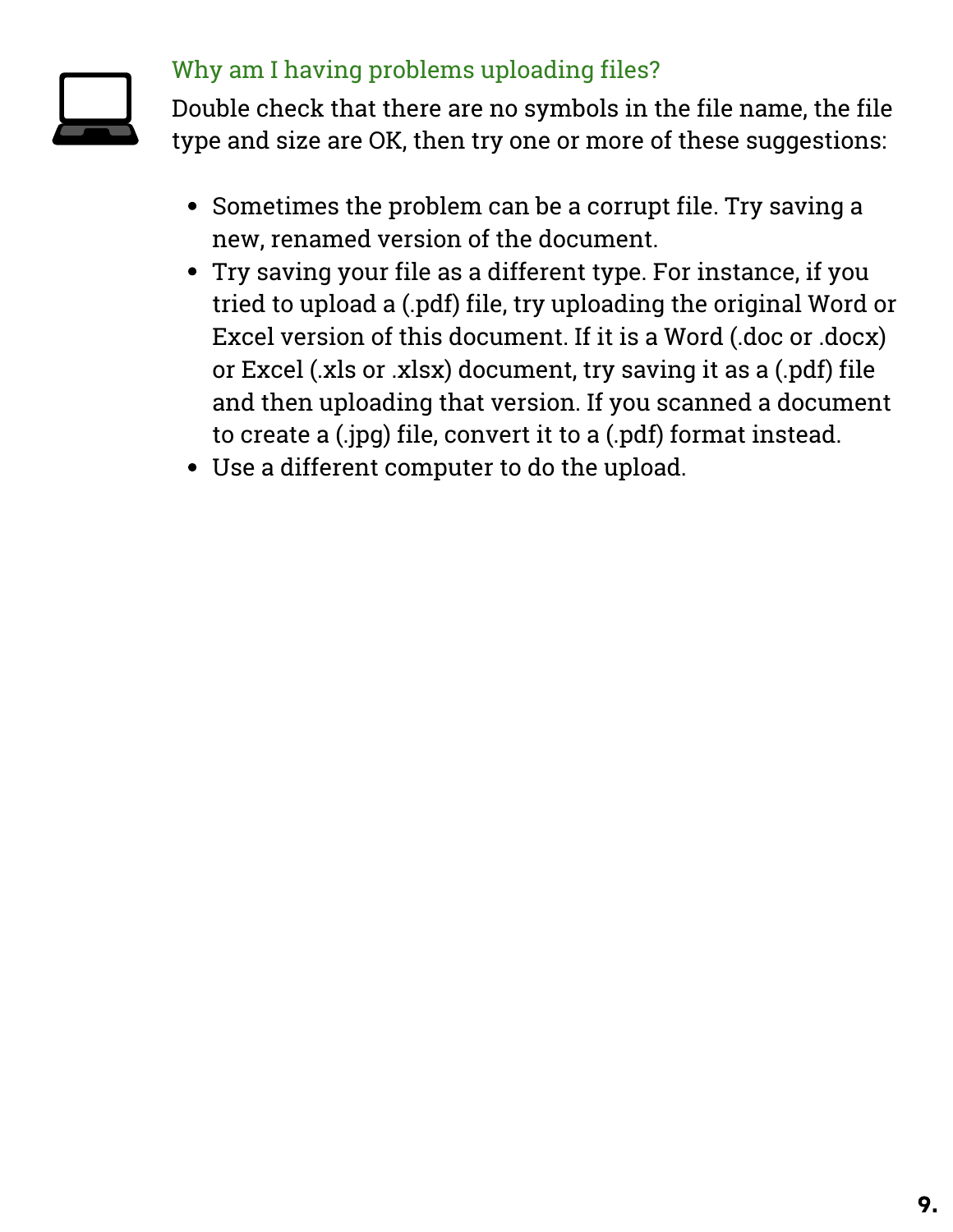# <span id="page-9-0"></span>**RESOURCE LIBRARY**

#### SAMPLE BUDGET SHEET

| <b>Organization: XYZ Organization Inc.</b><br>Project name: Camping with At-Risk Youth<br>List project expenses (be specific)<br><b>Price per Unit</b><br><b>Total Expense</b><br>6 NTK Cherokee GT Tents<br>\$149.99<br>\$899.94<br>6 10 x 12 Dry Top Brown/Green Poly Tarp (to be placed under tents)<br>\$11.01<br>\$66.06<br>4 - 2 Pack Portable Outdoor LED Lantern Flashlights<br>\$12.99<br>\$51.96<br>1 pkg. AA Performance Alkaline Batteries (48 pack)<br>\$13.67<br>\$13.67<br>2 Coleman Propane Elite Perfectflow Propane Lantern<br>\$39.99<br>\$79.98<br>2 - 2 Pack 16.4 oz Propane Bottle<br>\$21.48<br>\$42.96<br>\$73.45<br>1 Igloo Polar Cooler (120 Quart)<br>\$73.45<br>\$24.99<br>2 - 5 gallon Igloo Jug<br>\$49.98<br>\$108.00<br>1 Camp Chef 2 Burner Grill<br>\$108.00<br>\$23.97<br>1 Carry Bag for 2 Burner Grill<br>\$23.97<br>1 20 Pound Propane Cylinder<br>\$41.93<br>\$41.93<br>1 Lodge 5 Piece Cast Iron Cookware Set<br>\$130.99<br>\$130.99<br>1 Lodge 5 Qt Dutch Oven<br>\$46.87<br>\$46.87<br>5 Coleman 5 Gallon Collapsible Water Containers<br>\$9.79<br>\$48.95<br>\$19.99<br>5 Rome Sets of Hot Dog Roasting Forks<br>\$99.95<br>10 Rome Pie Iron Cookers<br>\$16.99<br>\$169.90<br>Trailer Rental<br>\$500.00<br>\$500.00<br>\$0.00<br>\$0.00<br>\$0.00<br>\$0.00<br>\$0.00<br>\$0.00<br>\$2,448.56<br>*Total Project Expenses<br><b>Applied-for</b><br>In-kind<br><b>Secured</b><br><b>Project Revenue</b><br>Earned<br>Budgeted funds,<br>(Volunteer<br>(Grants,<br>gifts received,<br>Pending<br>(Fees, ticket<br>labor,<br>donations)<br>sales, etc)<br>equipment)<br>etc<br><b>Community Foundation Request</b><br>\$1,000.00<br>XYZ Foundation Inc.<br>\$498.56<br>\$0.00<br>\$0.00<br>\$0.00<br>Youth Fundraising Efforts<br>\$0.00<br>\$250.00<br>\$0.00<br>\$0.00<br>\$0.00<br>\$0.00<br>\$0.00<br>\$500.00<br>Use of Trailer<br>Participation Fee for 20 youth (\$10)<br>\$0.00<br>\$0.00<br>\$200.00<br>\$0.00<br>\$0.00<br>\$0.00<br>\$0.00<br>\$0.00<br>\$0.00<br>\$0.00<br>\$0.00<br>\$0.00<br>\$0.00<br>\$0.00<br>\$0.00<br>\$0.00<br>\$0.00<br>\$0.00<br>\$0.00<br>\$0.00<br><b>TOTALS</b><br>\$500.00<br>\$498.56<br>\$1,250.00<br>\$200.00<br>*Total Project Revenue<br>\$2,448.56<br>*Revenue and Expense totals should match. | <b>Project Budget Form</b> |  |  |  |  |  |  |  |
|--------------------------------------------------------------------------------------------------------------------------------------------------------------------------------------------------------------------------------------------------------------------------------------------------------------------------------------------------------------------------------------------------------------------------------------------------------------------------------------------------------------------------------------------------------------------------------------------------------------------------------------------------------------------------------------------------------------------------------------------------------------------------------------------------------------------------------------------------------------------------------------------------------------------------------------------------------------------------------------------------------------------------------------------------------------------------------------------------------------------------------------------------------------------------------------------------------------------------------------------------------------------------------------------------------------------------------------------------------------------------------------------------------------------------------------------------------------------------------------------------------------------------------------------------------------------------------------------------------------------------------------------------------------------------------------------------------------------------------------------------------------------------------------------------------------------------------------------------------------------------------------------------------------------------------------------------------------------------------------------------------------------------------------------------------------------------------------------------------------------------------------------------------------------------------------------------------------------------------------------------------------------------------------------|----------------------------|--|--|--|--|--|--|--|
|                                                                                                                                                                                                                                                                                                                                                                                                                                                                                                                                                                                                                                                                                                                                                                                                                                                                                                                                                                                                                                                                                                                                                                                                                                                                                                                                                                                                                                                                                                                                                                                                                                                                                                                                                                                                                                                                                                                                                                                                                                                                                                                                                                                                                                                                                            |                            |  |  |  |  |  |  |  |
|                                                                                                                                                                                                                                                                                                                                                                                                                                                                                                                                                                                                                                                                                                                                                                                                                                                                                                                                                                                                                                                                                                                                                                                                                                                                                                                                                                                                                                                                                                                                                                                                                                                                                                                                                                                                                                                                                                                                                                                                                                                                                                                                                                                                                                                                                            |                            |  |  |  |  |  |  |  |
|                                                                                                                                                                                                                                                                                                                                                                                                                                                                                                                                                                                                                                                                                                                                                                                                                                                                                                                                                                                                                                                                                                                                                                                                                                                                                                                                                                                                                                                                                                                                                                                                                                                                                                                                                                                                                                                                                                                                                                                                                                                                                                                                                                                                                                                                                            |                            |  |  |  |  |  |  |  |
|                                                                                                                                                                                                                                                                                                                                                                                                                                                                                                                                                                                                                                                                                                                                                                                                                                                                                                                                                                                                                                                                                                                                                                                                                                                                                                                                                                                                                                                                                                                                                                                                                                                                                                                                                                                                                                                                                                                                                                                                                                                                                                                                                                                                                                                                                            |                            |  |  |  |  |  |  |  |
|                                                                                                                                                                                                                                                                                                                                                                                                                                                                                                                                                                                                                                                                                                                                                                                                                                                                                                                                                                                                                                                                                                                                                                                                                                                                                                                                                                                                                                                                                                                                                                                                                                                                                                                                                                                                                                                                                                                                                                                                                                                                                                                                                                                                                                                                                            |                            |  |  |  |  |  |  |  |
|                                                                                                                                                                                                                                                                                                                                                                                                                                                                                                                                                                                                                                                                                                                                                                                                                                                                                                                                                                                                                                                                                                                                                                                                                                                                                                                                                                                                                                                                                                                                                                                                                                                                                                                                                                                                                                                                                                                                                                                                                                                                                                                                                                                                                                                                                            |                            |  |  |  |  |  |  |  |
|                                                                                                                                                                                                                                                                                                                                                                                                                                                                                                                                                                                                                                                                                                                                                                                                                                                                                                                                                                                                                                                                                                                                                                                                                                                                                                                                                                                                                                                                                                                                                                                                                                                                                                                                                                                                                                                                                                                                                                                                                                                                                                                                                                                                                                                                                            |                            |  |  |  |  |  |  |  |
|                                                                                                                                                                                                                                                                                                                                                                                                                                                                                                                                                                                                                                                                                                                                                                                                                                                                                                                                                                                                                                                                                                                                                                                                                                                                                                                                                                                                                                                                                                                                                                                                                                                                                                                                                                                                                                                                                                                                                                                                                                                                                                                                                                                                                                                                                            |                            |  |  |  |  |  |  |  |
|                                                                                                                                                                                                                                                                                                                                                                                                                                                                                                                                                                                                                                                                                                                                                                                                                                                                                                                                                                                                                                                                                                                                                                                                                                                                                                                                                                                                                                                                                                                                                                                                                                                                                                                                                                                                                                                                                                                                                                                                                                                                                                                                                                                                                                                                                            |                            |  |  |  |  |  |  |  |
|                                                                                                                                                                                                                                                                                                                                                                                                                                                                                                                                                                                                                                                                                                                                                                                                                                                                                                                                                                                                                                                                                                                                                                                                                                                                                                                                                                                                                                                                                                                                                                                                                                                                                                                                                                                                                                                                                                                                                                                                                                                                                                                                                                                                                                                                                            |                            |  |  |  |  |  |  |  |
|                                                                                                                                                                                                                                                                                                                                                                                                                                                                                                                                                                                                                                                                                                                                                                                                                                                                                                                                                                                                                                                                                                                                                                                                                                                                                                                                                                                                                                                                                                                                                                                                                                                                                                                                                                                                                                                                                                                                                                                                                                                                                                                                                                                                                                                                                            |                            |  |  |  |  |  |  |  |
|                                                                                                                                                                                                                                                                                                                                                                                                                                                                                                                                                                                                                                                                                                                                                                                                                                                                                                                                                                                                                                                                                                                                                                                                                                                                                                                                                                                                                                                                                                                                                                                                                                                                                                                                                                                                                                                                                                                                                                                                                                                                                                                                                                                                                                                                                            |                            |  |  |  |  |  |  |  |
|                                                                                                                                                                                                                                                                                                                                                                                                                                                                                                                                                                                                                                                                                                                                                                                                                                                                                                                                                                                                                                                                                                                                                                                                                                                                                                                                                                                                                                                                                                                                                                                                                                                                                                                                                                                                                                                                                                                                                                                                                                                                                                                                                                                                                                                                                            |                            |  |  |  |  |  |  |  |
|                                                                                                                                                                                                                                                                                                                                                                                                                                                                                                                                                                                                                                                                                                                                                                                                                                                                                                                                                                                                                                                                                                                                                                                                                                                                                                                                                                                                                                                                                                                                                                                                                                                                                                                                                                                                                                                                                                                                                                                                                                                                                                                                                                                                                                                                                            |                            |  |  |  |  |  |  |  |
|                                                                                                                                                                                                                                                                                                                                                                                                                                                                                                                                                                                                                                                                                                                                                                                                                                                                                                                                                                                                                                                                                                                                                                                                                                                                                                                                                                                                                                                                                                                                                                                                                                                                                                                                                                                                                                                                                                                                                                                                                                                                                                                                                                                                                                                                                            |                            |  |  |  |  |  |  |  |
|                                                                                                                                                                                                                                                                                                                                                                                                                                                                                                                                                                                                                                                                                                                                                                                                                                                                                                                                                                                                                                                                                                                                                                                                                                                                                                                                                                                                                                                                                                                                                                                                                                                                                                                                                                                                                                                                                                                                                                                                                                                                                                                                                                                                                                                                                            |                            |  |  |  |  |  |  |  |
|                                                                                                                                                                                                                                                                                                                                                                                                                                                                                                                                                                                                                                                                                                                                                                                                                                                                                                                                                                                                                                                                                                                                                                                                                                                                                                                                                                                                                                                                                                                                                                                                                                                                                                                                                                                                                                                                                                                                                                                                                                                                                                                                                                                                                                                                                            |                            |  |  |  |  |  |  |  |
|                                                                                                                                                                                                                                                                                                                                                                                                                                                                                                                                                                                                                                                                                                                                                                                                                                                                                                                                                                                                                                                                                                                                                                                                                                                                                                                                                                                                                                                                                                                                                                                                                                                                                                                                                                                                                                                                                                                                                                                                                                                                                                                                                                                                                                                                                            |                            |  |  |  |  |  |  |  |
|                                                                                                                                                                                                                                                                                                                                                                                                                                                                                                                                                                                                                                                                                                                                                                                                                                                                                                                                                                                                                                                                                                                                                                                                                                                                                                                                                                                                                                                                                                                                                                                                                                                                                                                                                                                                                                                                                                                                                                                                                                                                                                                                                                                                                                                                                            |                            |  |  |  |  |  |  |  |
|                                                                                                                                                                                                                                                                                                                                                                                                                                                                                                                                                                                                                                                                                                                                                                                                                                                                                                                                                                                                                                                                                                                                                                                                                                                                                                                                                                                                                                                                                                                                                                                                                                                                                                                                                                                                                                                                                                                                                                                                                                                                                                                                                                                                                                                                                            |                            |  |  |  |  |  |  |  |
|                                                                                                                                                                                                                                                                                                                                                                                                                                                                                                                                                                                                                                                                                                                                                                                                                                                                                                                                                                                                                                                                                                                                                                                                                                                                                                                                                                                                                                                                                                                                                                                                                                                                                                                                                                                                                                                                                                                                                                                                                                                                                                                                                                                                                                                                                            |                            |  |  |  |  |  |  |  |
|                                                                                                                                                                                                                                                                                                                                                                                                                                                                                                                                                                                                                                                                                                                                                                                                                                                                                                                                                                                                                                                                                                                                                                                                                                                                                                                                                                                                                                                                                                                                                                                                                                                                                                                                                                                                                                                                                                                                                                                                                                                                                                                                                                                                                                                                                            |                            |  |  |  |  |  |  |  |
|                                                                                                                                                                                                                                                                                                                                                                                                                                                                                                                                                                                                                                                                                                                                                                                                                                                                                                                                                                                                                                                                                                                                                                                                                                                                                                                                                                                                                                                                                                                                                                                                                                                                                                                                                                                                                                                                                                                                                                                                                                                                                                                                                                                                                                                                                            |                            |  |  |  |  |  |  |  |
|                                                                                                                                                                                                                                                                                                                                                                                                                                                                                                                                                                                                                                                                                                                                                                                                                                                                                                                                                                                                                                                                                                                                                                                                                                                                                                                                                                                                                                                                                                                                                                                                                                                                                                                                                                                                                                                                                                                                                                                                                                                                                                                                                                                                                                                                                            |                            |  |  |  |  |  |  |  |
|                                                                                                                                                                                                                                                                                                                                                                                                                                                                                                                                                                                                                                                                                                                                                                                                                                                                                                                                                                                                                                                                                                                                                                                                                                                                                                                                                                                                                                                                                                                                                                                                                                                                                                                                                                                                                                                                                                                                                                                                                                                                                                                                                                                                                                                                                            |                            |  |  |  |  |  |  |  |
|                                                                                                                                                                                                                                                                                                                                                                                                                                                                                                                                                                                                                                                                                                                                                                                                                                                                                                                                                                                                                                                                                                                                                                                                                                                                                                                                                                                                                                                                                                                                                                                                                                                                                                                                                                                                                                                                                                                                                                                                                                                                                                                                                                                                                                                                                            |                            |  |  |  |  |  |  |  |
|                                                                                                                                                                                                                                                                                                                                                                                                                                                                                                                                                                                                                                                                                                                                                                                                                                                                                                                                                                                                                                                                                                                                                                                                                                                                                                                                                                                                                                                                                                                                                                                                                                                                                                                                                                                                                                                                                                                                                                                                                                                                                                                                                                                                                                                                                            |                            |  |  |  |  |  |  |  |
|                                                                                                                                                                                                                                                                                                                                                                                                                                                                                                                                                                                                                                                                                                                                                                                                                                                                                                                                                                                                                                                                                                                                                                                                                                                                                                                                                                                                                                                                                                                                                                                                                                                                                                                                                                                                                                                                                                                                                                                                                                                                                                                                                                                                                                                                                            |                            |  |  |  |  |  |  |  |
|                                                                                                                                                                                                                                                                                                                                                                                                                                                                                                                                                                                                                                                                                                                                                                                                                                                                                                                                                                                                                                                                                                                                                                                                                                                                                                                                                                                                                                                                                                                                                                                                                                                                                                                                                                                                                                                                                                                                                                                                                                                                                                                                                                                                                                                                                            |                            |  |  |  |  |  |  |  |
|                                                                                                                                                                                                                                                                                                                                                                                                                                                                                                                                                                                                                                                                                                                                                                                                                                                                                                                                                                                                                                                                                                                                                                                                                                                                                                                                                                                                                                                                                                                                                                                                                                                                                                                                                                                                                                                                                                                                                                                                                                                                                                                                                                                                                                                                                            |                            |  |  |  |  |  |  |  |
|                                                                                                                                                                                                                                                                                                                                                                                                                                                                                                                                                                                                                                                                                                                                                                                                                                                                                                                                                                                                                                                                                                                                                                                                                                                                                                                                                                                                                                                                                                                                                                                                                                                                                                                                                                                                                                                                                                                                                                                                                                                                                                                                                                                                                                                                                            |                            |  |  |  |  |  |  |  |
|                                                                                                                                                                                                                                                                                                                                                                                                                                                                                                                                                                                                                                                                                                                                                                                                                                                                                                                                                                                                                                                                                                                                                                                                                                                                                                                                                                                                                                                                                                                                                                                                                                                                                                                                                                                                                                                                                                                                                                                                                                                                                                                                                                                                                                                                                            |                            |  |  |  |  |  |  |  |
|                                                                                                                                                                                                                                                                                                                                                                                                                                                                                                                                                                                                                                                                                                                                                                                                                                                                                                                                                                                                                                                                                                                                                                                                                                                                                                                                                                                                                                                                                                                                                                                                                                                                                                                                                                                                                                                                                                                                                                                                                                                                                                                                                                                                                                                                                            |                            |  |  |  |  |  |  |  |
|                                                                                                                                                                                                                                                                                                                                                                                                                                                                                                                                                                                                                                                                                                                                                                                                                                                                                                                                                                                                                                                                                                                                                                                                                                                                                                                                                                                                                                                                                                                                                                                                                                                                                                                                                                                                                                                                                                                                                                                                                                                                                                                                                                                                                                                                                            |                            |  |  |  |  |  |  |  |
|                                                                                                                                                                                                                                                                                                                                                                                                                                                                                                                                                                                                                                                                                                                                                                                                                                                                                                                                                                                                                                                                                                                                                                                                                                                                                                                                                                                                                                                                                                                                                                                                                                                                                                                                                                                                                                                                                                                                                                                                                                                                                                                                                                                                                                                                                            |                            |  |  |  |  |  |  |  |
|                                                                                                                                                                                                                                                                                                                                                                                                                                                                                                                                                                                                                                                                                                                                                                                                                                                                                                                                                                                                                                                                                                                                                                                                                                                                                                                                                                                                                                                                                                                                                                                                                                                                                                                                                                                                                                                                                                                                                                                                                                                                                                                                                                                                                                                                                            |                            |  |  |  |  |  |  |  |
|                                                                                                                                                                                                                                                                                                                                                                                                                                                                                                                                                                                                                                                                                                                                                                                                                                                                                                                                                                                                                                                                                                                                                                                                                                                                                                                                                                                                                                                                                                                                                                                                                                                                                                                                                                                                                                                                                                                                                                                                                                                                                                                                                                                                                                                                                            |                            |  |  |  |  |  |  |  |
|                                                                                                                                                                                                                                                                                                                                                                                                                                                                                                                                                                                                                                                                                                                                                                                                                                                                                                                                                                                                                                                                                                                                                                                                                                                                                                                                                                                                                                                                                                                                                                                                                                                                                                                                                                                                                                                                                                                                                                                                                                                                                                                                                                                                                                                                                            |                            |  |  |  |  |  |  |  |
|                                                                                                                                                                                                                                                                                                                                                                                                                                                                                                                                                                                                                                                                                                                                                                                                                                                                                                                                                                                                                                                                                                                                                                                                                                                                                                                                                                                                                                                                                                                                                                                                                                                                                                                                                                                                                                                                                                                                                                                                                                                                                                                                                                                                                                                                                            |                            |  |  |  |  |  |  |  |
|                                                                                                                                                                                                                                                                                                                                                                                                                                                                                                                                                                                                                                                                                                                                                                                                                                                                                                                                                                                                                                                                                                                                                                                                                                                                                                                                                                                                                                                                                                                                                                                                                                                                                                                                                                                                                                                                                                                                                                                                                                                                                                                                                                                                                                                                                            |                            |  |  |  |  |  |  |  |
|                                                                                                                                                                                                                                                                                                                                                                                                                                                                                                                                                                                                                                                                                                                                                                                                                                                                                                                                                                                                                                                                                                                                                                                                                                                                                                                                                                                                                                                                                                                                                                                                                                                                                                                                                                                                                                                                                                                                                                                                                                                                                                                                                                                                                                                                                            |                            |  |  |  |  |  |  |  |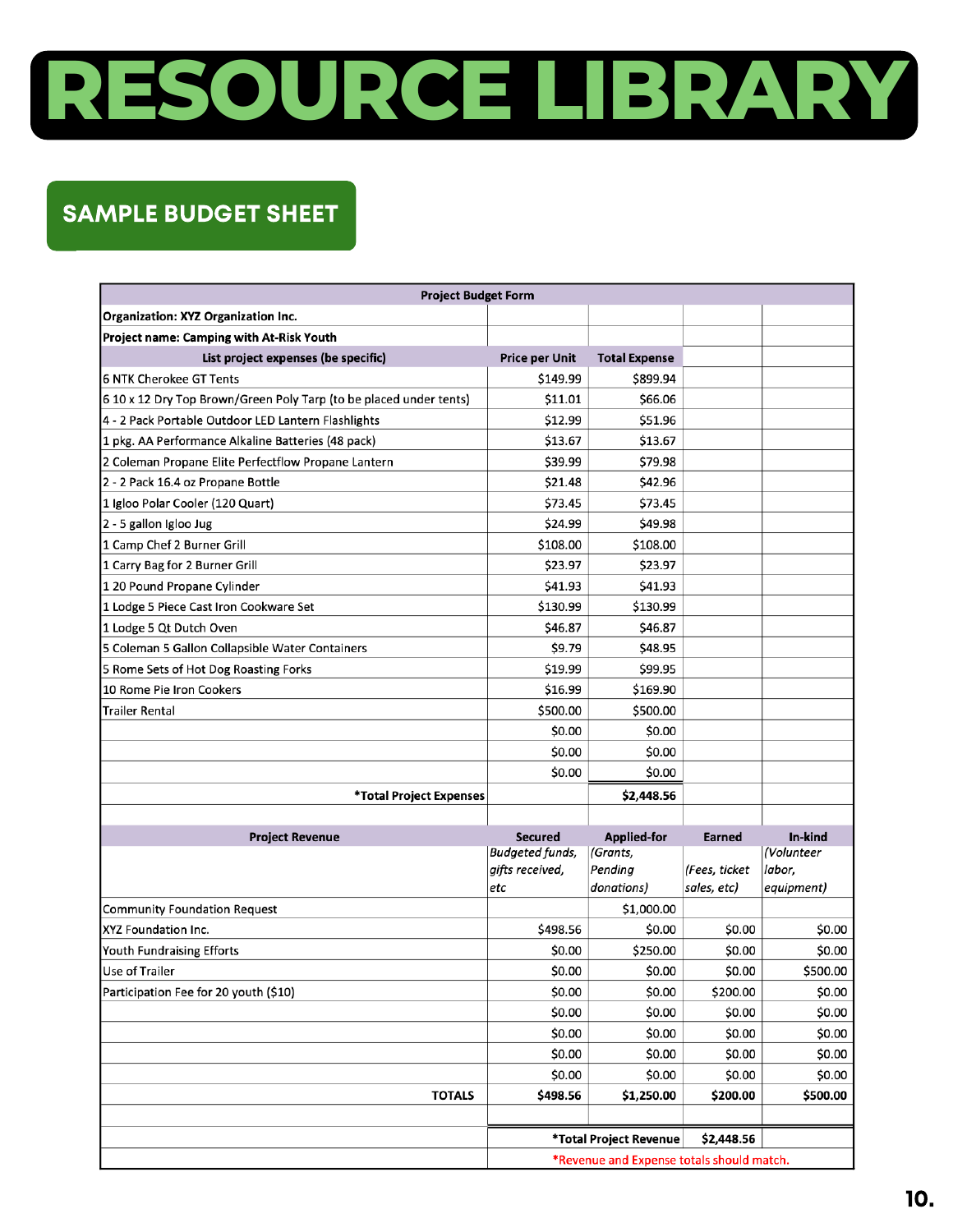#### <span id="page-10-0"></span>GRANT BUDGET FORM

| <b>Project Budget Form</b>          |                                           |                                |               |                       |  |
|-------------------------------------|-------------------------------------------|--------------------------------|---------------|-----------------------|--|
| Organization:                       |                                           |                                |               |                       |  |
| Project name:                       |                                           |                                |               |                       |  |
| List project expenses (be specific) | <b>Price per Unit</b>                     | <b>Total Expense</b>           |               |                       |  |
|                                     |                                           |                                |               |                       |  |
|                                     |                                           |                                |               |                       |  |
|                                     |                                           |                                |               |                       |  |
|                                     |                                           |                                |               |                       |  |
|                                     |                                           |                                |               |                       |  |
|                                     |                                           |                                |               |                       |  |
|                                     |                                           |                                |               |                       |  |
|                                     |                                           |                                |               |                       |  |
|                                     |                                           |                                |               |                       |  |
|                                     |                                           |                                |               |                       |  |
|                                     |                                           |                                |               |                       |  |
|                                     |                                           |                                |               |                       |  |
|                                     |                                           |                                |               |                       |  |
|                                     |                                           |                                |               |                       |  |
|                                     |                                           |                                |               |                       |  |
|                                     |                                           |                                |               |                       |  |
|                                     |                                           |                                |               |                       |  |
|                                     |                                           |                                |               |                       |  |
|                                     |                                           |                                |               |                       |  |
|                                     |                                           |                                |               |                       |  |
| *Total Project Expenses             |                                           | \$0.00                         |               |                       |  |
|                                     |                                           |                                |               |                       |  |
| <b>Project Revenue</b>              | Secured<br><b>Budgeted funds,</b>         | <b>Applied-for</b><br>(Grants, | Earned        | In-kind<br>(Volunteer |  |
|                                     | gifts received,                           | Pending                        | (Fees, ticket | labor,                |  |
|                                     | etc                                       | donations)                     | sales, etc)   | $ $ equipment)        |  |
| Community Foundation Request        |                                           |                                |               |                       |  |
|                                     |                                           |                                |               |                       |  |
|                                     |                                           |                                |               |                       |  |
|                                     |                                           |                                |               |                       |  |
|                                     |                                           |                                |               |                       |  |
|                                     |                                           |                                |               |                       |  |
|                                     |                                           |                                |               |                       |  |
|                                     |                                           |                                |               |                       |  |
|                                     |                                           |                                |               |                       |  |
| <b>TOTALS</b>                       | \$0.00                                    | \$0.00                         | \$0.00        | \$0.00                |  |
|                                     |                                           |                                |               |                       |  |
|                                     | *Total Project Revenue \$0.00             |                                |               |                       |  |
|                                     | *Revenue and Expense totals should match. |                                |               |                       |  |